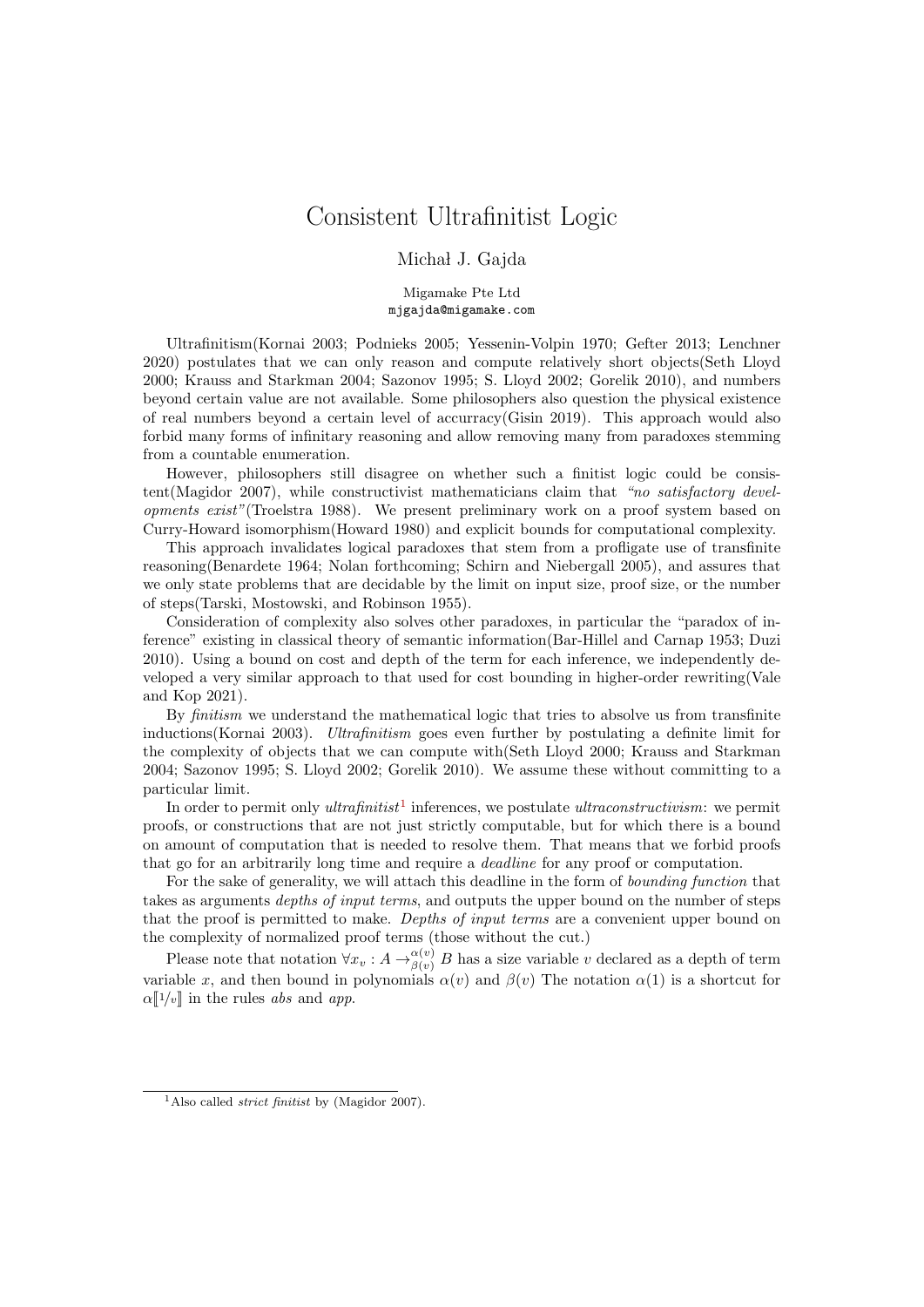Consistent Ultrafinitist Logic M. J. Gajda

Size variables:  
\n
$$
v \in V
$$
  
\nTerm variables:  
\n $x \in X$   
\nPositive n attributes:  
\n $i \in \mathbb{N} \{0\}$   
\nPolynomials:  
\n $\rho := v |i |\rho + \rho |\rho * \rho |\rho^{\rho} | iter(\rho, \rho, v) | \rho [v/\rho]$   
\nData size bounds:  
\n $\rho := v |i |\rho + \rho |\rho * \rho |\rho^{\rho} | iter(\rho, \rho, v) | \rho [v/\rho]$   
\nData size bounds:  
\n $\rho := v |\nabla \wedge \tau |\nabla \vee \gamma | \nabla x, \nabla \cdot \neg \frac{\alpha}{\beta} \tau | \bot | \circ$   
\nTrypes:  
\n $\tau := v |\lambda x. E | \text{in}_{r}(E) | \text{in}_{t}(E) | (E, E) | ()$   
\n $\tau := v |\lambda y... \nabla^{\alpha} y|$   
\n $\tau := \frac{1}{\sqrt{2}} \sum_{i=1}^{n} \frac{1}{\sqrt{2}} \sum_{i=1}^{n} \frac{1}{\sqrt{2}} \sum_{i=1}^{n} \frac{1}{\sqrt{2}} \frac{1}{\sqrt{2}} \frac{1}{\sqrt{2}} \frac{1}{\sqrt{2}} \frac{1}{\sqrt{2}} \frac{1}{\sqrt{2}} \frac{1}{\sqrt{2}} \frac{1}{\sqrt{2}} \frac{1}{\sqrt{2}} \frac{1}{\sqrt{2}} \frac{1}{\sqrt{2}} \frac{1}{\sqrt{2}} \frac{1}{\sqrt{2}} \frac{1}{\sqrt{2}} \frac{1}{\sqrt{2}} \frac{1}{\sqrt{2}} \frac{1}{\sqrt{2}} \frac{1}{\sqrt{2}} \frac{1}{\sqrt{2}} \frac{1}{\sqrt{2}} \frac{1}{\sqrt{2}} \frac{1}{\sqrt{2}} \frac{1}{\sqrt{2}} \frac{1}{\sqrt{2}} \frac{1}{\sqrt{2}} \frac{1}{\sqrt{2}} \frac{1}{\sqrt{2}} \frac{1}{\sqrt{2}} \frac{1}{\sqrt{2}} \frac{1}{\sqrt{2}} \frac{1}{\sqrt{2}} \frac{1}{\sqrt{2}} \frac{1}{\sqrt{2}} \frac{1}{\sqrt{2}} \frac{1}{\sqrt{2}} \frac{1}{\sqrt{2}} \frac{1}{\sqrt{2}} \frac{1}{\sqrt{2}} \frac{$ 

After elision of bounds and rule subsume we see the rules for intuitionistic logic. Thus consistency can be proved by the consistency of intuitionistic logic(Brouwer 1981; Van Dalen 1986; Sørensen and Urzyczyn 1998). Every valid proposition with a fixed bound on input n can be checked by enumerating inputs, and is thus decidable. It is easy to show that our logic can emulate bounded loop programs(Meyer and Ritchie 1967) which have power equivalent to primitive recursive functions(Robinson 1947). Expressing statements about undecidability implicitly requires unbounded computational effort. Since all our proofs and arguments are explicitly bounded, there is no room to state undecidability. We thus define statements that are both true, and computable a given limit(Gorelik 2010).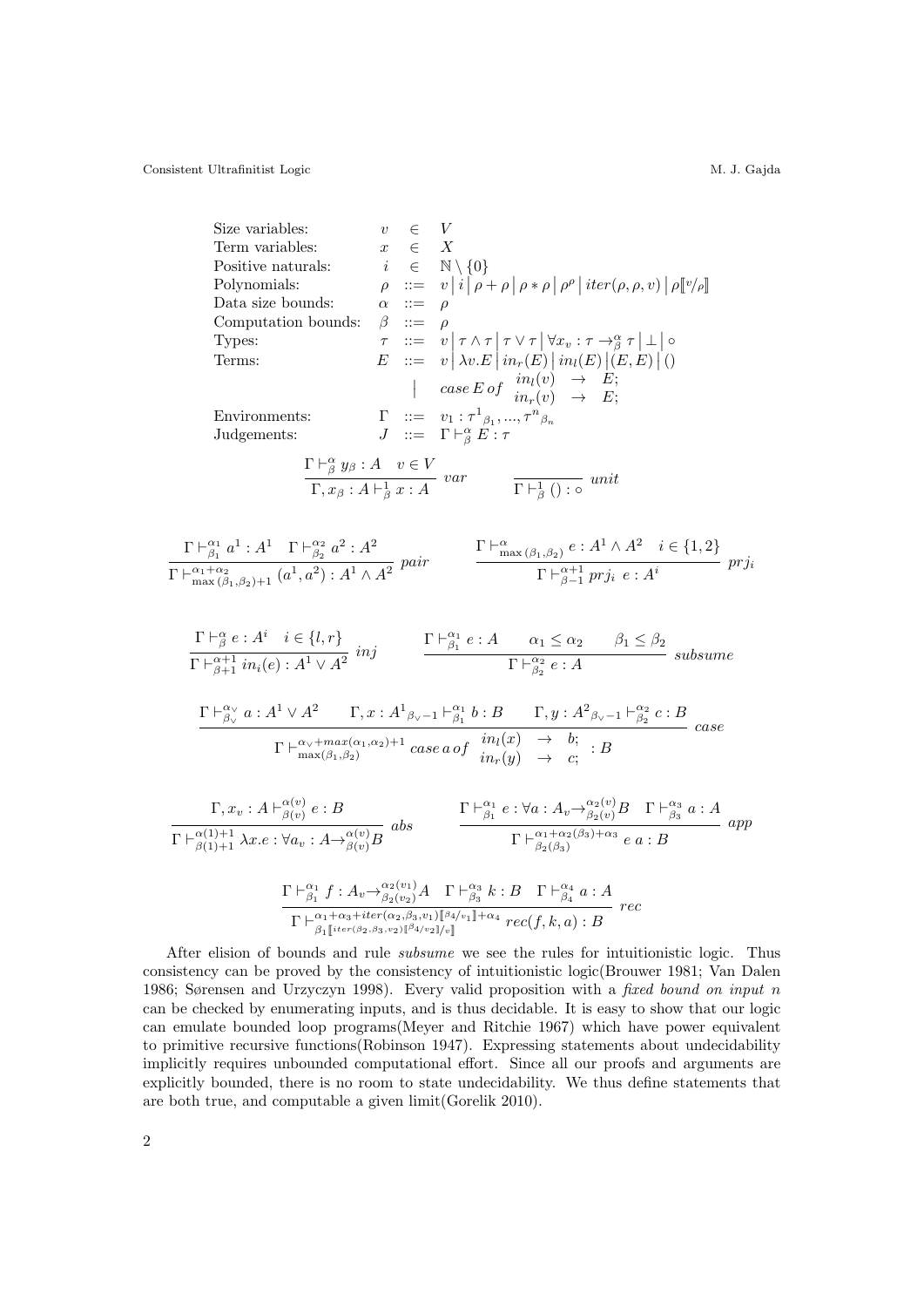Consistent Ultrafinitist Logic M. J. Gajda

## References

- Bar-Hillel, Yehoshua, and Rudolf Carnap. 1953. "Semantic Information." British Journal for the Philosophy of Science 4 (14): 147–57. <https://doi.org/10.1093/bjps/IV.14.147>.
- Benardete, Jose. 1964. Infinity: An Essay in Metaphysics. Clarendon Press.
- Brouwer, L. E. J. 1981. Over de Grondslagen Der Wiskunde. Vol. 1. MC Varia. Amsterdam: Mathematisch Centrum.
- Duzi, Marie. 2010. "The Paradox of Inference and the Non-Triviality of Analytic Information." Journal of Philosophical Logic 39 (October): 473–510. [https://doi.org/10.1007/](https://doi.org/10.1007/s10992-010-9127-5) [s10992-010-9127-5](https://doi.org/10.1007/s10992-010-9127-5).
- Gefter, Amanda. 2013. "Mind-Bending Mathematics: Why Infinity Has to Go." New Scientist 219 (2930): 32–35. https://doi.org/[https://doi.org/10.1016/S0262-4079\(13\)62043-6](https://doi.org/10.1016/S0262-4079(13)62043-6).
- Gisin, Nicolas. 2019. "Indeterminism in Physics, Classical Chaos and Bohmian Mechanics. Are Real Numbers Really Real?" <https://arxiv.org/abs/1803.06824>.
- Gorelik, Gennady. 2010. "Bremermann's Limit and cGh-Physics." [https://arxiv.org/abs/](https://arxiv.org/abs/0910.3424) [0910.3424](https://arxiv.org/abs/0910.3424).
- Howard, William A. 1980. "The Formulae-as-Types Notion of Construction." In To h.b. Curry: Essays on Combinatory Logic,  $\lambda$ -Calculus and Formalism, edited by J. Hindley and J. Seldin, 479–90. Academic Press.
- Kornai, Andras. 2003. "Explicit Finitism." International Journal of Theoretical Physics 42 (February): 301–7. <https://doi.org/10.1023/A:1024451401255>.
- Krauss, Lawrence, and Glenn Starkman. 2004. "Universal Limits on Computation," May.
- Lenchner, Jonathan. 2020. "A Finitist's Manifesto: Do We Need to Reformulate the Foundations of Mathematics?" <https://arxiv.org/abs/2009.06485>.
- Lloyd, S. 2002. "Computational Capacity of the Universe." Physical Review Letters 88 23: 237901.
- Lloyd, Seth. 2000. "Ultimate Physical Limits to Computation." Nature 406 (6799): 1047–54. <https://doi.org/10.1038/35023282>.
- Magidor, Ofra. 2007. "Strict Finitism Refuted?" Proceedings of the Aristotelian Society 107 (1pt3): 403–11. <https://doi.org/10.1111/j.1467-9264.2007.00230.x>.
- Meyer, Albert R., and Dennis M. Ritchie. 1967. "The Complexity of Loop Programs." In Proceedings of the 1967 22nd National Conference, 465–69. ACM '67. New York, NY, USA: Association for Computing Machinery. <https://doi.org/10.1145/800196.806014>.
- Nolan, Daniel. forthcoming. "Send in the Clowns." In Oxford Studies in Metaphysics, edited by Karen Bennett and Dean Zimmerman. Oxford: Oxford University Press.
- Podnieks, Karlis. 2005. "Towards a Real Finitism?" 2005. [http://www.ltn.lv/~podnieks/](http://www.ltn.lv/~podnieks/finitism.htm) [finitism.htm](http://www.ltn.lv/~podnieks/finitism.htm).
- Robinson, Raphael M. 1947. "Primitive recursive functions." Bulletin of the American Mathematical Society 53 (10): p. 925–942. <https://doi.org/bams/1183511140>.
- Sazonov, Vladimir Yu. 1995. "On Feasible Numbers." In Logic and Computational Complexity, edited by Daniel Leivant, 30–51. Berlin, Heidelberg: Springer Berlin Heidelberg.
- Schirn, Matthias, and Karl-Georg Niebergall. 2005. "Finitism = PRA? On a Thesis of w. W. Tait." Reports on Mathematical Logic, January.
- Sørensen, Morten Heine B., and Pawel Urzyczyn. 1998. "Lectures on the Curry-Howard Isomorphism." <http://citeseerx.ist.psu.edu/viewdoc/summary?doi=10.1.1.17.7385>.
- Tarski, Alfred, Andrzej Mostowski, and Raphael M. Robinson. 1955. "Undecidable Theories." Philosophy 30 (114): 278–79.